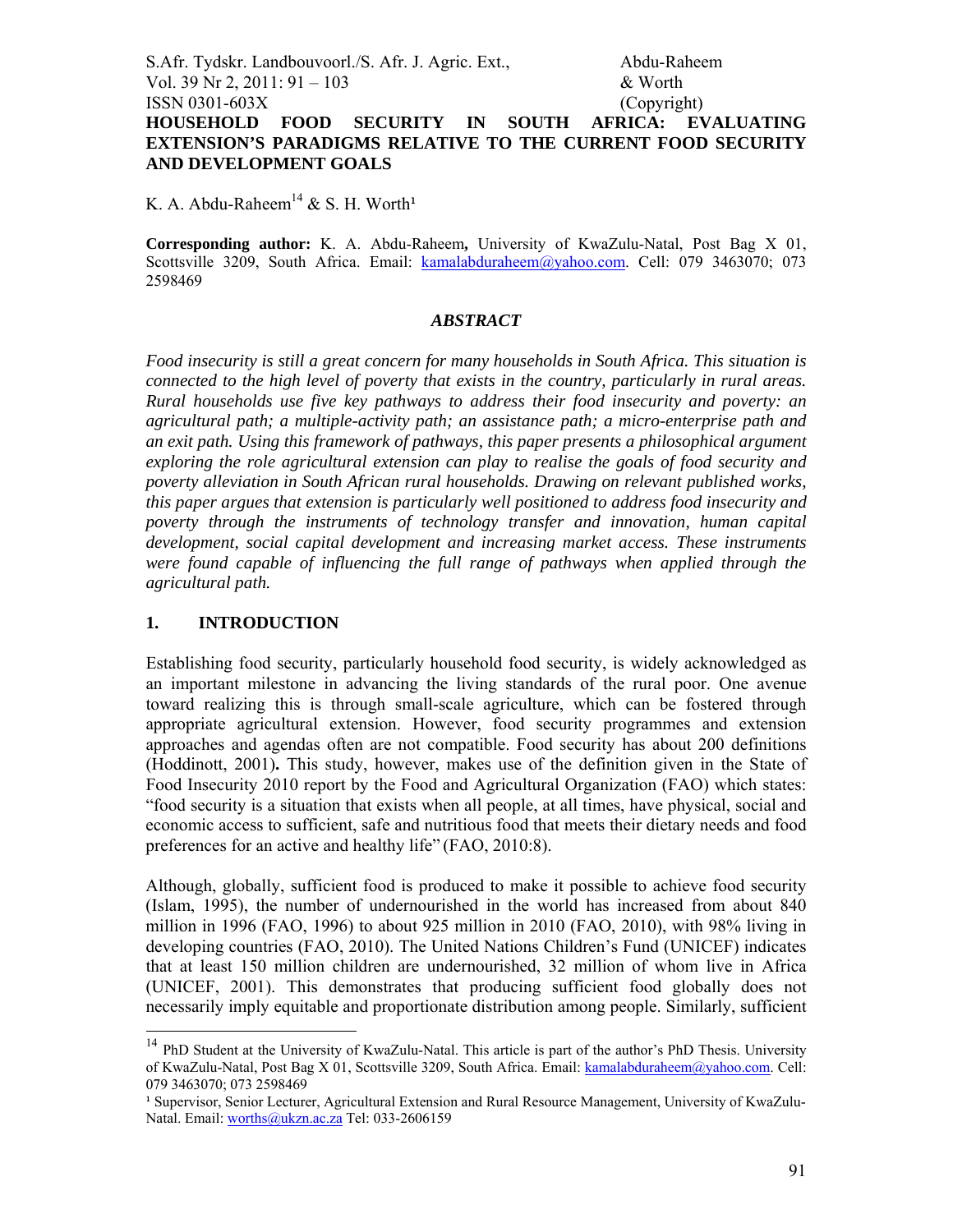S.Afr. Tydskr. Landbouvoorl./S. Afr. J. Agric. Ext., Abdu-Raheem Vol. 39 Nr 2, 2011:  $91 - 103$  & Worth  $\text{ISSN } 0301 - 603X$  (Copyright)

food production nationally may also not translate to food security at the household level, as is the case in South Africa (van der Berg, 2006). It can also occur that a household has sufficient food, but it is inequitably distributed within the household (Hyder *et al*., 2005).

Many factors contribute to food insecurity at the household level: political instability, civil friction and wars, macroeconomic imbalances, environmental degradation, poverty, increased population, gender discrimination, poor health and illiteracy (Smith *et al*., 2000) . These factors may be categorized as follows:

- (a) Insufficient food availability at the national level, resulting in food insecurity at the household level;
- (b) Insufficient household food production or lack of economic power to purchase food; and
- (c) Inequitable intra-household access to food.

Poverty, which falls into the second category, is strongly correlated with food insecurity (Barrett, 2010). Therefore, it is necessary to address poverty and food security simultaneously. Further, it is of value to establish how agricultural extension can contribute simultaneously to alleviating poverty and achieving food security. This paper will explore this question by discussing South Africa's food security condition, food security as a public and an economic good, pathways for households to exit poverty and food insecurity, agricultural extension in relation to achieving food security, and agricultural extension paradigms. The paper will finally suggest ways to achieve this dual objective by synthesizing the objectives of public agricultural extension with the food security and development targets.

# **2. SOUTH AFRICA'S FOOD SECURITY CONDITION**

South Africa produces enough food to feed its population, but experiences rapidly increasing rates of household food insecurity (van der Berg, 2006). Although employment has risen in the country, it has not attained the level where it can significantly address the issue of income poverty (Aliber, 2009). Further, while the national government provides social grants which help to minimize the rate and effect of food insecurity within the country, 40-50% of South Africans live in poverty (Machethe, 2004 citing Terreblanche, 2002). Approximately, 35% of the total South African population – about 14.3 million people - experience hunger and under-nutrition (Rose  $\&$  Charlton, 2002), the majority being children, women and the elderly.

Recently, prices of wheat and maize, which form part of the staple foods in South Africa, have increased in world markets (Heady & Fan, 2008). This development worsens the food insecurity condition as households now face more difficulties in procuring food items from their earnings. As the FAO (2009) notes that landless and female-headed households, together with both the rural and urban poor, constitute the major groups most affected, this situation is likely to persist over the next decade (Heady  $& Fan, 2008$ ).

Other factors contributing to the food insecurity situation of South African households are increases in the cost of electricity and oil prices. The electricity price is set to increase by 100% between 2008 and 2011. Regular increases in the oil price result in higher prices for food items and fertilizer, the production of which petroleum forms an indispensable input. The cost of transportation also increases, forcing food prices to increase proportionately (Altman *et al.*, 2009).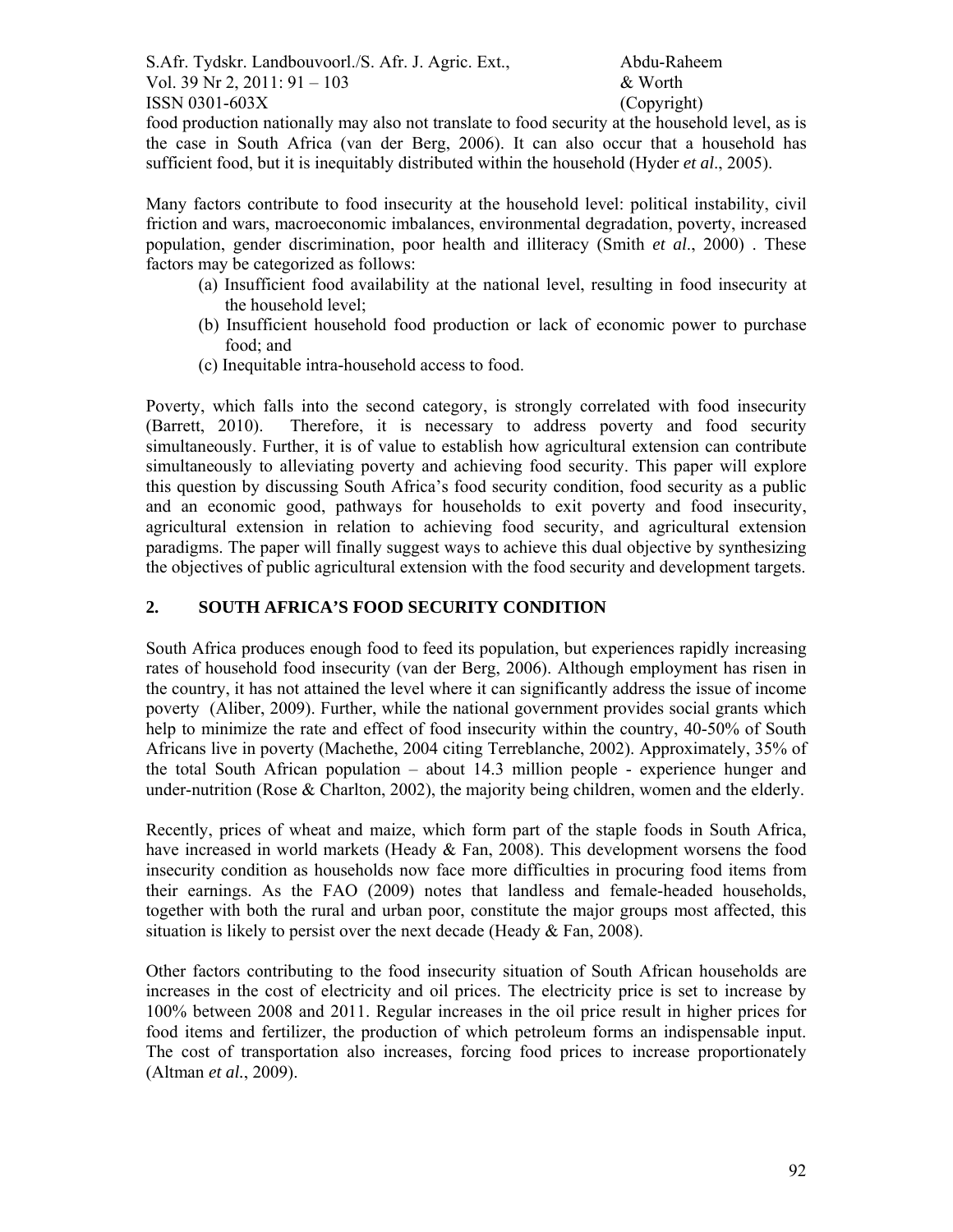S.Afr. Tydskr. Landbouvoorl./S. Afr. J. Agric. Ext., Abdu-Raheem Vol. 39 Nr 2, 2011:  $91 - 103$  & Worth  $\text{ISSN } 0301 - 603X$  (Copyright)

In 2008 an estimated 39.26% of the total South African population lived in rural areas (World Bank, 2010). Further, 65% of those identified as "poor" and 78% of those identified as "chronically poor" reside in rural environments (Woolard  $&$  Leibbrandt, 2002). These statistics suggest that interventions to combat food insecurity in South Africa should be largely directed to rural communities.

Smallholder agriculture is a major tool for creating employment, for human welfare and for political stability in sub-Saharan Africa, particularly in rural areas (Delgado, 1998). Further, small-scale agricultural production helps reduce rural poverty and food insecurity (Lele  $\&$ Agarwal, 1989). South Africa is no exception to this experience. Machethe *et al*. (2004) report that of the total household income in rural South African households, smallholder farming constitutes the greatest single source of that income; it accounts for over 40% of the total household income. Other sources of income identified by Machethe *et al.* (2004) were non-farm income including pension remittances, wages, family businesses and other sources each of which was less than 40% of the total household income. Given that, worldwide, most poor people live in rural areas and that agriculture is their main source of livelihood, focusing on factors that will enhance smallholder agriculture will bring about a lasting solution to the problems of rural poverty and food insecurity (Lopez, 2002).

## **3. FOOD SECURITY AS A PUBLIC AND AN ECONOMIC GOOD**

According to Paarlberg (2002), public goods refer to goods that are non-excludable, and which do not dwindle due to consumption. He argues that the supply of public goods is a responsibility of any government to its people. Although food security is not a public good because it is excludable and can dwindle, it should be treated as a public good by the state. Paarlberg (2002: 13) asserts:

"In the area of food security, one such good might be a supply of cheap food made available to the poor through a public food distribution system. In other cases, the pursuit of food security might even require that private goods (such as land) be taken from a traditionally privileged category of citizens, with or without compensation, for redistribution to disadvantaged citizens. In still other cases, food security might require government action to reduce racial prejudice or gender inequity."

Furthermore, Diouf (2002) argues that the voluntary signing of the World Food Summit Pledge by the governments of the UN member states to halve the current food insecurity rate is an indication of their full acknowledgement that food security should be treated as a public good and all governments must address food insecurity. The implication is clear: the importance of government in ensuring food security to its citizens cannot be overemphasized.

Considering food security as an economic good, agricultural economists Johnston and Kilby (1975) and Eicher & Staatz (1984) reported that aggregate economic output and employment rates receive quicker and better growth when development interventions are concentrated on peasant and small-scale farmers. Conversely, **s**ome social scientists argue that service delivery, mainly aimed at increasing production by small-scale poor producers in remote locations, will only result in low yields and declining results (Farrington *et al*., 2002; Berdegué & Escobar, 2002).

The South African government has applied various strategies to address poverty and food insecurity within the country. It has used social grants and, over decades, has established a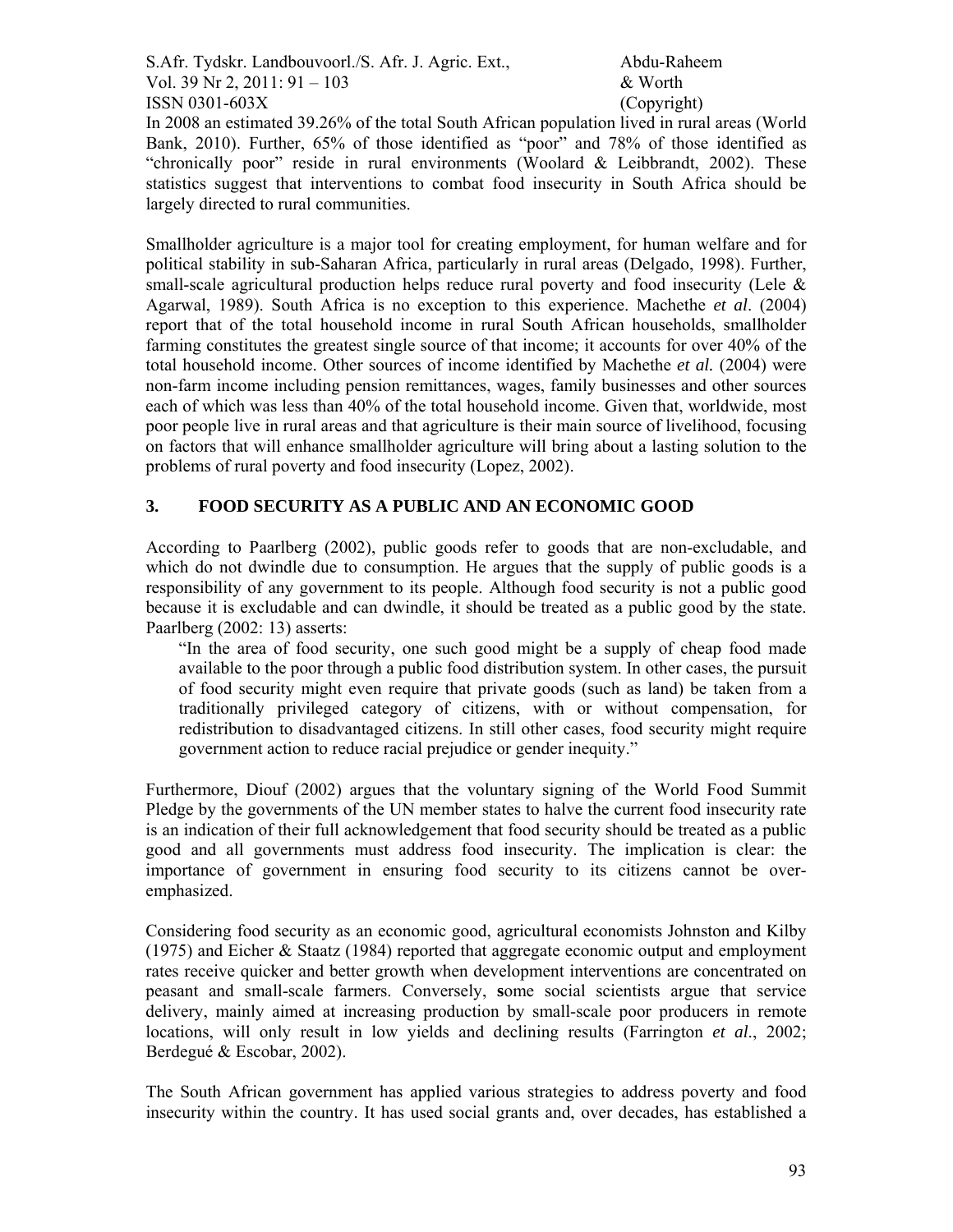S.Afr. Tydskr. Landbouvoorl./S. Afr. J. Agric. Ext., Abdu-Raheem Vol. 39 Nr 2, 2011:  $91 - 103$  & Worth  $\text{ISSN } 0301 - 603X$  (Copyright)

number of institutions and programmes focusing on food security including the National Nutrition Council (established in the 1940s), the National Nutrition and Social Development Programme (established in 1990), the Community Based Nutrition Programme, and the Primary School Nutrition Programme (both established in 1994). Addressing broader issues in food security, the Integrated Nutrition Strategy (INS), also established in 1994, focused on land reform, agricultural credit provision, infrastructure and comprehensive farmer support as tools to enhance agricultural production (Bonti-Ankomah, 2001). However, the INS has not made any appreciable progress in the area of comprehensive farmer support (Machethe, 2004). Machete further indicates that the South African Government needs to give more support to the extension sector as the primary source of support to small-scale farmers to improve agricultural production, especially at the rural household level.

### **4. PATHWAYS EXPLORED BY RURAL HOUSEHOLDS TO ADDRESS FOOD INSECURITY AND POVERTY**

Finding a pathway out of food insecurity and poverty requires a multidimensional approach (World Bank, 2000)**.** De Janvry & Sadoulet (2001: 9-10) identify four pathways which households use to address their food insecurity and poverty: an "agricultural path"; a "multiple-activity path"; an "assistance path"; and an "exit path". In addition, Haggblade, Hazell, & Reardon (2002) identify a fifth path, a "micro-enterprise path".

*Agricultural path:* This pathway refers to using agricultural production by the rural poor who have access to land and other farming resources. However, of challenge to the long-term usefulness of this path is a prediction made by Cour *et al*., (1998) that people following this path are likely to be marginalised in the future by commercial farmers who are able to apply technologies and marketing systems that current developments demand. This path constitutes the focus of integrated rural development interventions for some time now, and has met with mixed success due to difficulties in adoption of existing rural development packages by rural communities (World Bank, 1997).

*Multiple-activity path:* This pathway refers to rural households using off-farm income sources as their main means of livelihood, and agricultural production as secondary. Households in this path often use off-farm income to finance their farming activities. They are caught between two limited income sources. While these households have land, they are not strategically located for markets which limit income from farming. Off-farm job opportunities are also limited, restricting off-farm income. They must use both income sources (De Janvry & Sadoulet, 2001). Further, López & Valdés (2000) note that the income earned by households in this path is lower on average compared to that for those who rely completely on off-farm sources of income.

*Assistance path:* This pathway refers to extremely poor households that depend on transfers (e.g. remittances from a family member working away from home) as their primary source of income. It includes households without other resources for which remittances are their permanent source of income and households that have other resources but, due to immediate circumstances, use remittances as a temporary income source and as a safety net, protecting them from having to sell off their productive assets. Such households use this pathway to prevent themselves from losing their assets and thereby degenerating from their transient poverty condition to perpetual poverty (De Janvry & Sadoulet, 2001).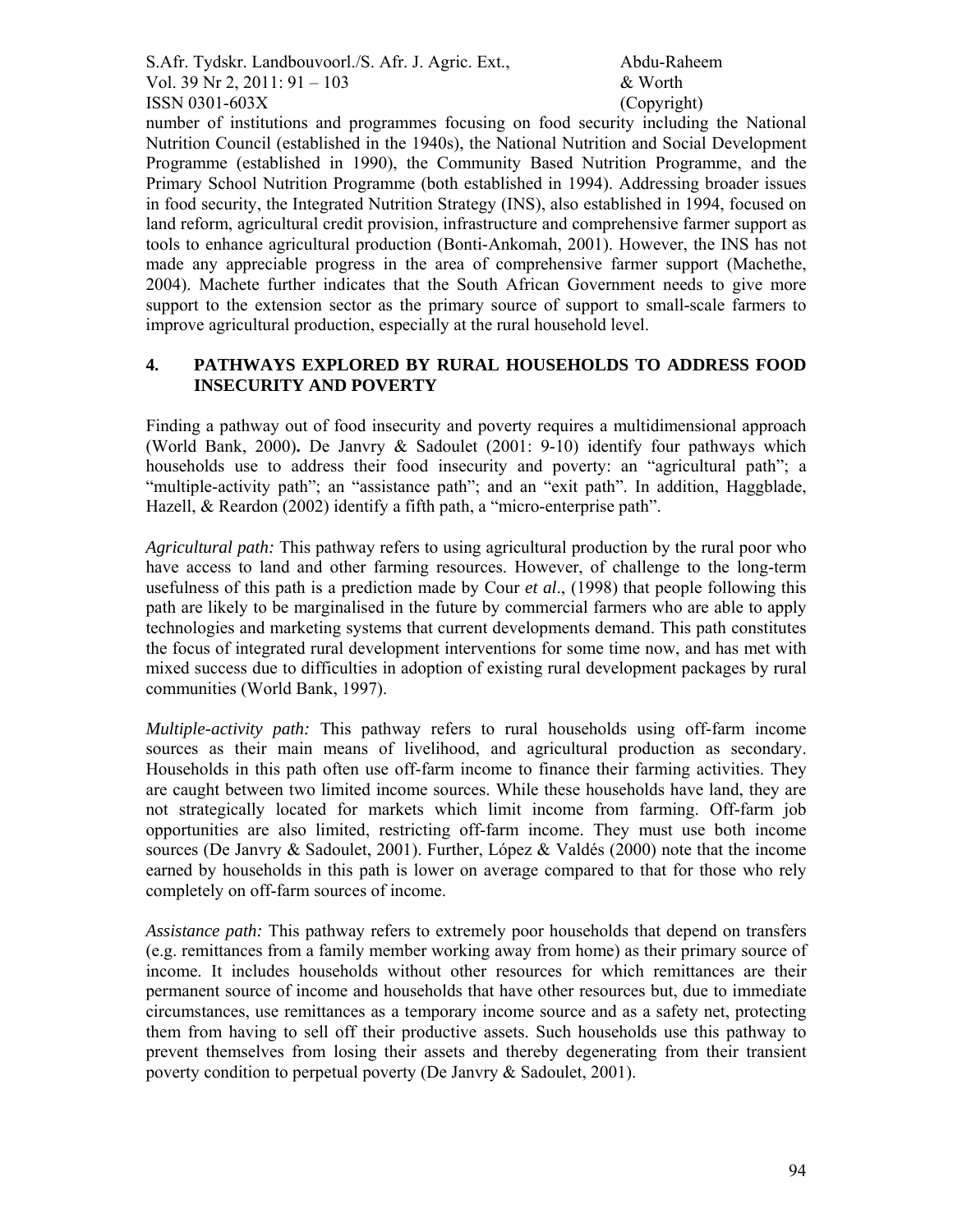S.Afr. Tydskr. Landbouvoorl./S. Afr. J. Agric. Ext., Abdu-Raheem Vol. 39 Nr 2, 2011:  $91 - 103$  & Worth ISSN 0301-603X (Copyright)

*Exit path:* This pathway refers to the situation in which rural poor migrate from their rural environment to urban centres for the express purpose of escaping poverty. Although this seldom features in the discussion of agricultural and rural development, it has been identified as a means used frequently by rural families to cope with poverty and food insecurity (De Janvry & Sadoulet, 2001). Rivera 2004, quoting Berdegué, 2003, argues that the significance of this pathway should not be underestimated in that remissions made by migrants in Latin America amount to several billion US dollars per year. Contrarily, O'Hare & Rivas (2007) argue that migrations mostly result in engendering transfers of poverty to urban centres – urbanisation of poverty in the wording of the UN-Habitat (2003) – and erosion of rural human resources (the educated and young adults) rather than alleviating poverty conditions. Further, O'Hare & Rivas (2007) indicate that rural-urban migration may likely plunge the ordinary poor in rural communities into extreme poverty due to diminution of the human resource base.

*Micro-enterprise path*: This path refers to the situation in which rural poor own and manage businesses for a livelihood, which are sometimes related to agriculture. These businesses often include merchandise and food shops, processing services and storage facilities (Haggblade, Hazell, & Reardon, 2002). Further, Rivera (2004) indicates that people using this path are often better off than those who are solely reliant on agriculture. Orr & Orr (2002) indicate that establishment of an individual or a family micro-enterprise is important for the poor to earn an income.

Critically analysing these paths, it is apparent that 'income generation' is central and common to all five pathways, and that agriculture is a major consideration for rural households in deciding how to escape poverty and food insecurity. Agriculture remains an income source in the first two and the micro-enterprise pathways and thus, efforts can be made to strengthen this as a viable income source. Given that the households in the latter pathways are in rural areas, it is suggested that small-scale agriculture be explored as a means to diversify incomes for these households to overcome dependence on remittances and avoid the need to leave the rural area, thereby creating additional options to overcoming poverty and food insecurity.

### **5. AGRICULTURAL EXTENSION'S ROLE IN ACHIEVING FOOD SECURITY**

There is no single and specific definition of agricultural extension. Extension as a term was first employed in the description of some adult education programmes being run by the universities of Cambridge and Oxford in England in 1867. The main aim of these programmes was to extend research outputs of the universities beyond their boundaries into the surrounding communities (Jones & Garforth, 1997). Furthermore, Jones and Garforth (1997) state that the effort to disseminate and campaign for the use of improved agricultural systems and management methods dates back several decades in different locations in the world. However, prior to being named as such, the beginning of public extension or advisory systems dates back before 1867, with the United Kingdom and Ireland as the pioneers. Between 1845 and 1851 when Ireland was experiencing a potato famine, it was the public agricultural advisors who came to the rescue of potato farmers by assisting them to diversify production into different agricultural crops. Following this development, European and North American governments institutionalised the services of 'travelling instructors' in the second half of the  $19<sup>th</sup>$  century.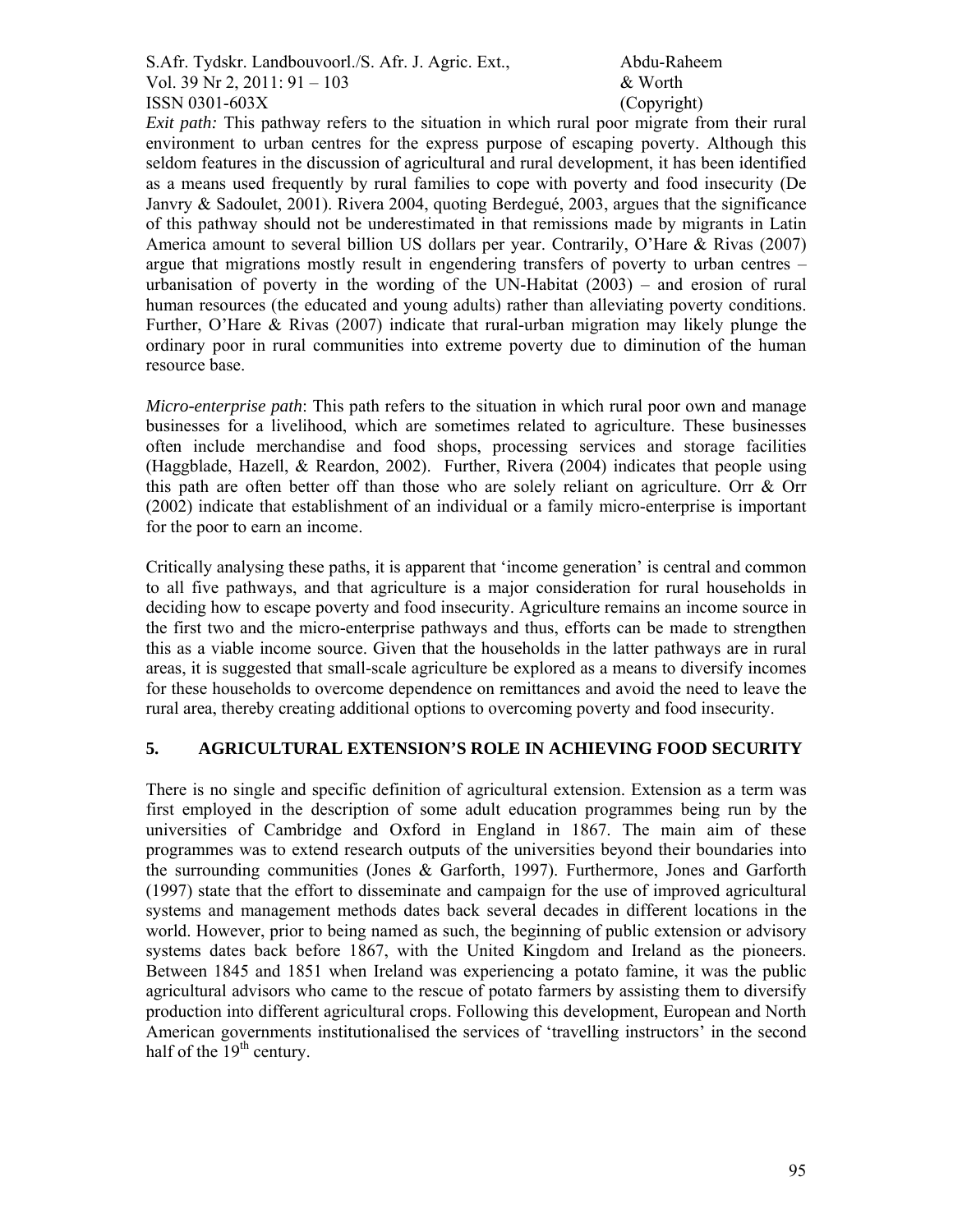# **5.1 Agricultural extension paradigms**

To understand what role agricultural extension can play in addressing South African rural household food security concerns, it is useful to consider the general objectives and approaches of agricultural extension. Swanson (2009) identified four categories or models of agricultural extension: technology transfer; advisory services; non-formal education; and facilitation extension. Groot and Roling (1998) described a similar range of extension approaches. Worth (2006) suggests a fifth approach: facilitated learning. Table 1 provides a brief comparison of four of these approaches using eight critical factors: purpose, assumptions, source of innovation, promoter's role, farmers' role, supply/demand, orientation and target.

| <b>Characterist</b>                   | <b>EXTENSION MODELS/APPROACHES</b>                                                     |                                                                                         |                                                                                                          |                                                                                                                     |  |  |
|---------------------------------------|----------------------------------------------------------------------------------------|-----------------------------------------------------------------------------------------|----------------------------------------------------------------------------------------------------------|---------------------------------------------------------------------------------------------------------------------|--|--|
| ics                                   | <b>Linear</b>                                                                          | <b>Advisory</b>                                                                         | <b>Facilitation</b>                                                                                      | <b>Learning</b>                                                                                                     |  |  |
| <b>Purpose</b>                        | Production<br>increase<br>through<br>transfer of<br>technology<br>Government<br>policy | Holistic<br>approach to<br>farm<br>entrepreneurshi<br>p                                 | Empowerment<br>and ownership                                                                             | Awakening desire<br>and building skills<br>in learning for<br>advancement as<br>jointly defined by<br>partners      |  |  |
| <b>Source of</b><br><b>Innovation</b> | Outside<br>innovations                                                                 | Outside<br>innovations and<br>by farm<br>manager                                        | Local<br>knowledge and<br>innovations                                                                    | Synergistic<br>partnership of<br>farmers, researchers<br>and extension                                              |  |  |
| Promoter's<br>Role                    | Extending<br>knowledge                                                                 | Providing<br>advice                                                                     | Facilitating                                                                                             | Promoting learning<br>skills and<br>facilitating<br>partnerships for<br>learning                                    |  |  |
| Farmer's<br>Role                      | Passive: others<br>know what is<br>best<br>Adopting<br>recommended<br>technologies     | Active: problem<br>solving<br>Asking for<br>advice<br>Taking<br>management<br>decisions | Active: problem<br>solving; owns<br>the process<br>Learning by<br>doing<br>Farmer-to-<br>farmer learning | Considering all<br>possibilities<br>Contributing to own<br>and others'<br>learning; partner in<br>learning          |  |  |
| <b>Assumptions</b>                    | Research<br>corresponds to<br>farmer's<br>problem                                      | Farmer knows<br>what advisory<br>services he<br>needs                                   | Farmer willing<br>to learn to<br>interact and to<br>take ownership                                       | Farmer less<br>powerful in learning<br>relationship; needs<br>support in<br>developing desire<br>and skill to learn |  |  |

### **Table1:** Comparison of Extension Approaches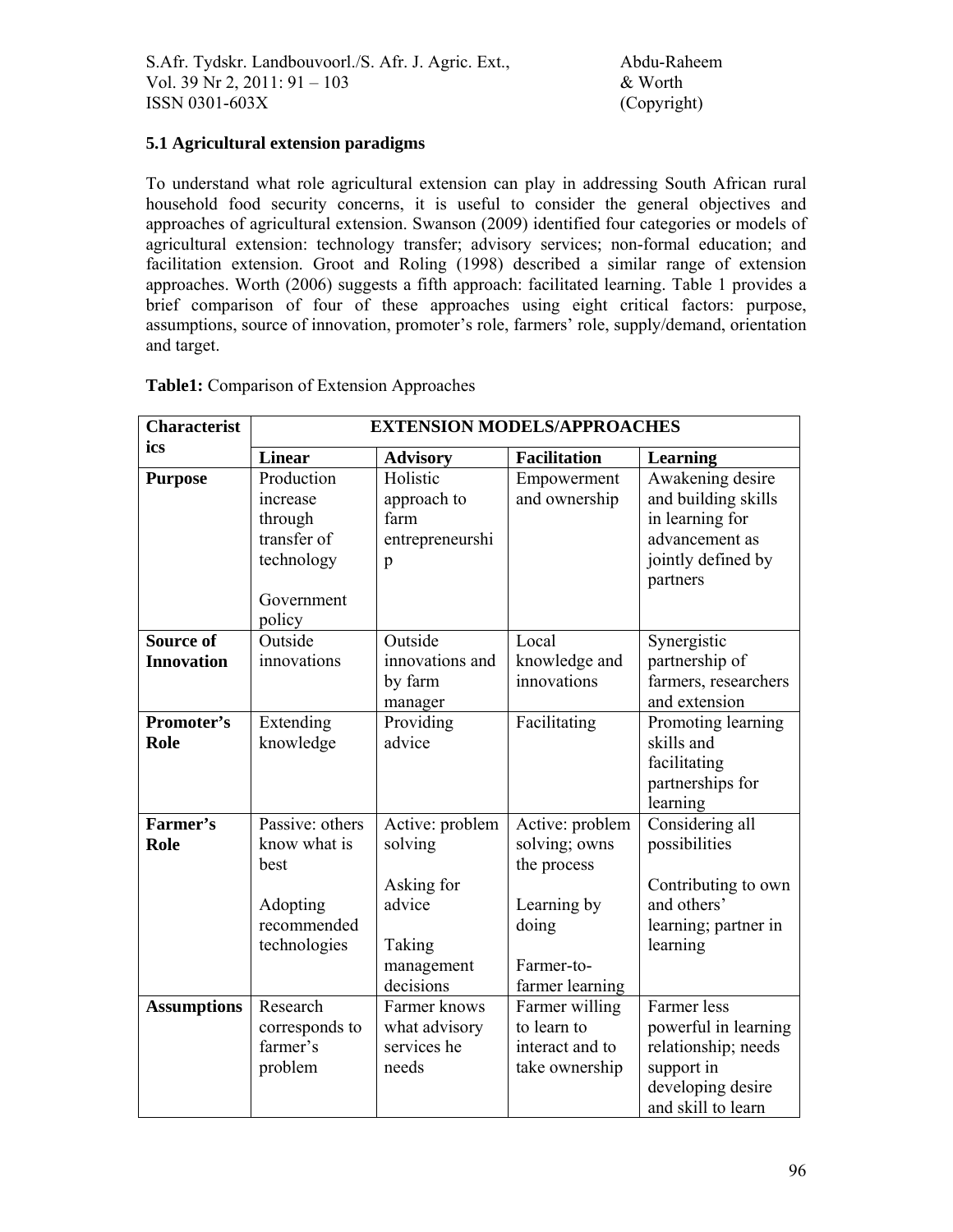|                               | S.Afr. Tydskr. Landbouvoorl./S. Afr. J. Agric. Ext., |             | Abdu-Raheem    |                      |
|-------------------------------|------------------------------------------------------|-------------|----------------|----------------------|
| Vol. 39 Nr 2, $2011:91 - 103$ |                                                      | & Worth     |                |                      |
| ISSN 0301-603X                |                                                      | (Copyright) |                |                      |
| Supply/                       | Supply                                               | Demand      | Demand         | Supply to evoke      |
| <b>Demand</b>                 |                                                      |             |                | dynamic              |
|                               |                                                      |             |                | relationship of      |
|                               |                                                      |             |                | supply and demand    |
| <b>Orientation</b>            | Technology                                           | Client      | Process        | Client and process   |
|                               |                                                      |             |                | and 'right'          |
|                               |                                                      |             |                | placement of         |
|                               |                                                      |             |                | technology           |
| 'Target'                      | Individuals                                          | Individuals | Groups and     | Farmers in context   |
|                               |                                                      |             | organisations, | of a learning        |
|                               | Farmer                                               | Groups with | interaction of | partnership          |
|                               | organisations                                        | common      | stakeholders,  |                      |
|                               |                                                      | problems    | networking     | Others in            |
|                               | Projects                                             |             |                | partnership in       |
|                               |                                                      |             |                | context of           |
|                               |                                                      |             |                | facilitated learning |

Derived from Blum, 2007 and Worth, 2006; and adapted by Abdu-Raheem and Worth (2011).

## **5.2 Synthesis of the objectives of public agricultural extension with food security and development targets**

As South Africa becomes more conscious of the need to combat household food insecurity and rural poverty, extension emerges as a potentially powerful vehicle to achieve this. This is evidenced by the many meeting points between the objectives of agricultural extension and food security and poverty alleviation. Extension can make it possible for rural farming populations to integrate sustainable natural resource management and viable agricultural production with their food production systems. Figure 1 provides insight into how this is possible.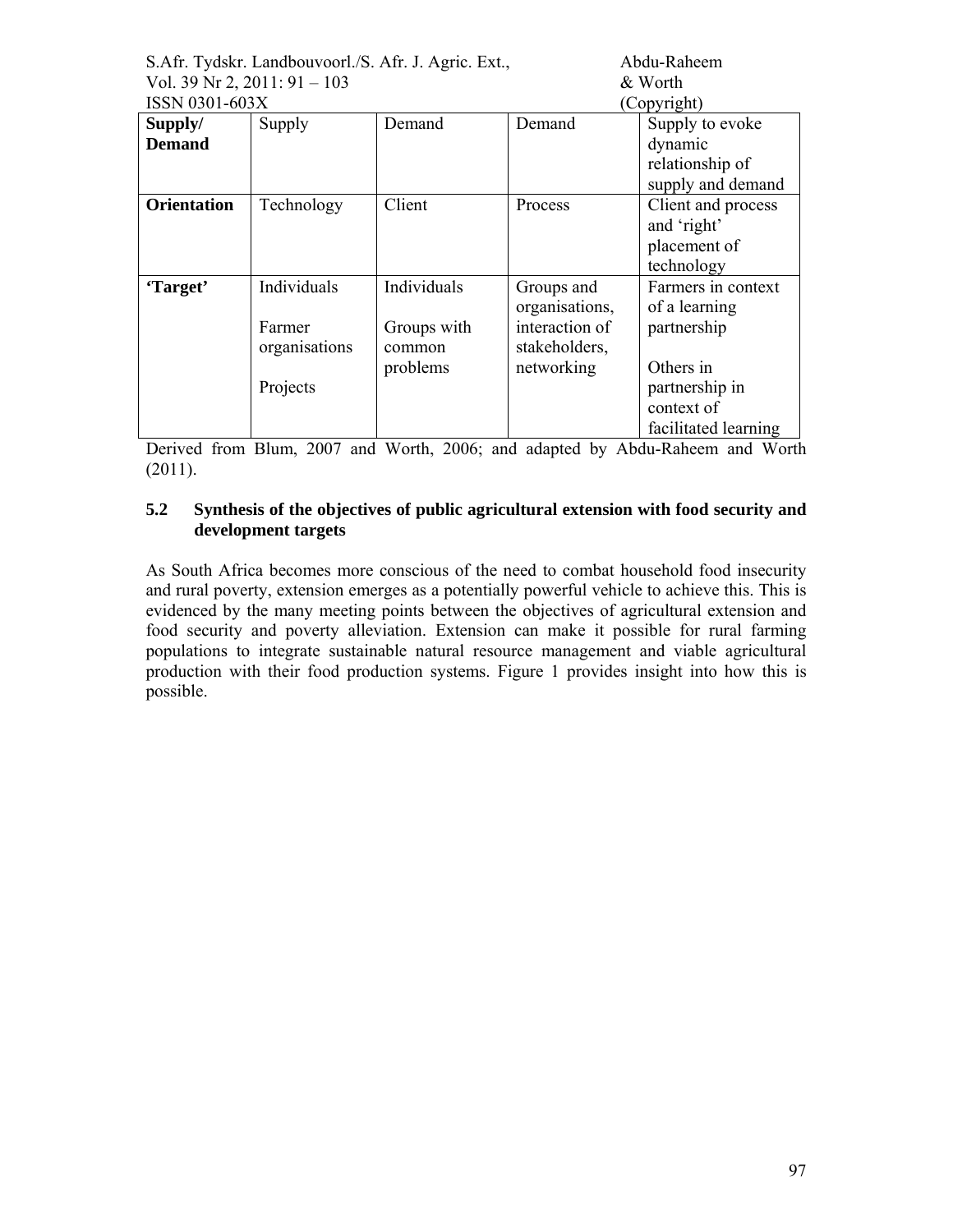

**Figure 1**: The potential influence of agricultural extension on rural household strategies to address poverty and food insecurity.

Figure 1 illustrates how agricultural extension influences rural household food security and poverty alleviation strategies through the agricultural path strategy. Its chief instruments of influence are technology innovation and transfer, human capital development, social capital development, and access to markets.

Figure 1 further illustrates that the introduction and innovation of agricultural technologies has direct and indirect effects on reducing household poverty. The major direct effect is that technologies lead to increased production for personal household consumption and profits for farmers (de Janvry and Sadoulet 2002). De Janvry and Sadoulet further argue that new technologies lead to higher yields and to reduced production costs which translate into higher profits. The indirect impacts of new technologies are reduced food prices (resulting from higher agricultural productivity and output), employment creation for households in the exit and assistance paths, and general economic growth (through investment, supply and consumption linkages), particularly for households using off-farm sources of income as in the multi-activity and micro-enterprise paths (Berdegué & Escobar, 2002).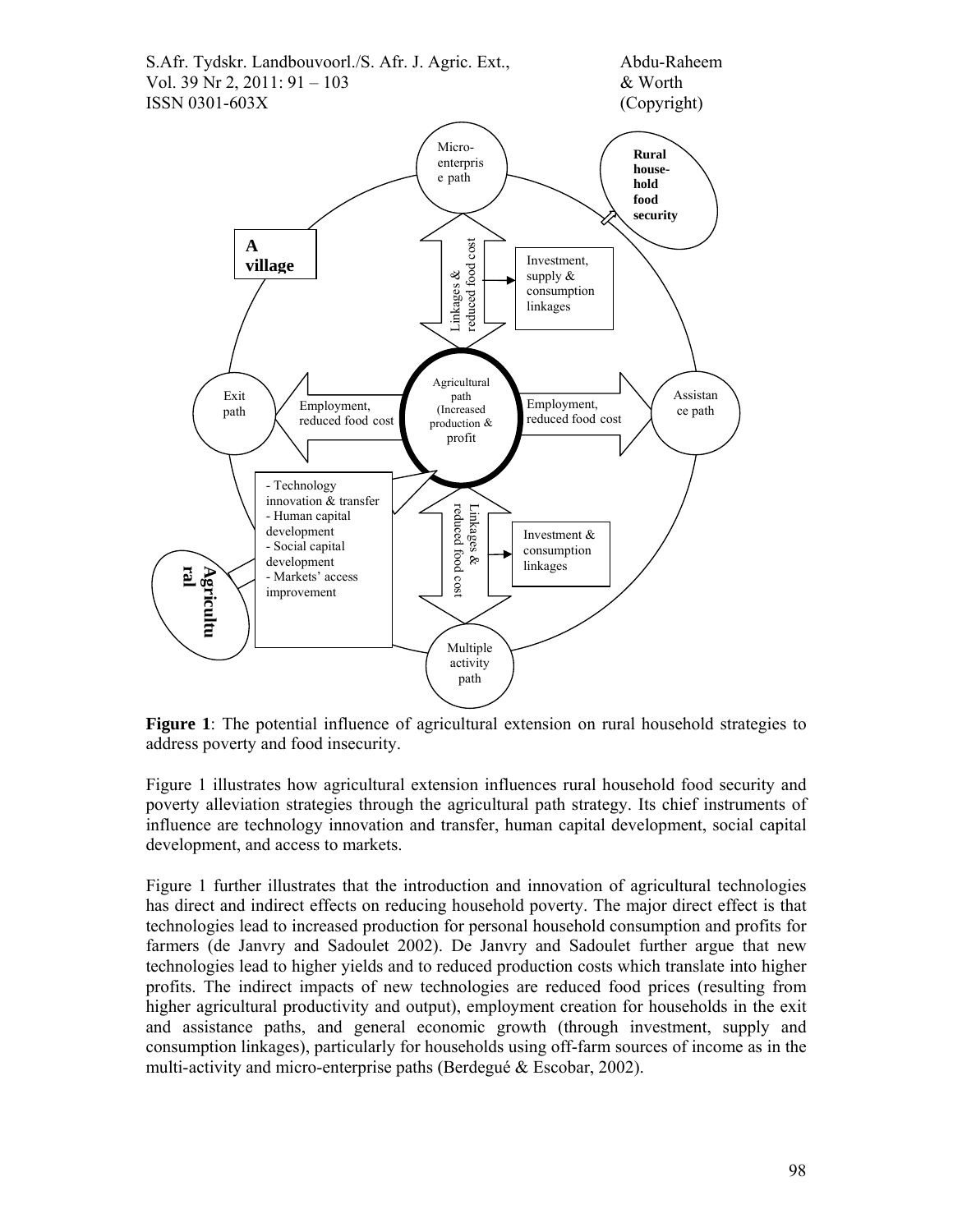S.Afr. Tydskr. Landbouvoorl./S. Afr. J. Agric. Ext., Abdu-Raheem Vol. 39 Nr 2, 2011:  $91 - 103$  & Worth ISSN 0301-603X (Copyright)

Technology innovation and transfer in agriculture is a useful strategy, particularly in South Africa where revival of small-scale agriculture has been identified as a potential solution to the problem of involuntary unemployment (Klasen & Woolard, 2008). Farm jobs are created through increased need for planting, weeding, manure/fertilizer application, harvesting, and other production related activities. In Ethiopia for example, Berhe *et al.* (2009) note that nursery operation, by exploiting the opportunity afforded by limited supplies of planting materials, has resulted in creating employment opportunities for the landless youth and individual male and female farmers; and it also provides it's operators with significant income of between 100 and 11,000 USD per season. Off-farm employment opportunities will arise from "down-stream" post-harvest value-adding activities, such as agro-processing, storing, packaging and distribution. In addition, technology innovation and transfer can lead to increased labour wages (Berdegué & Escobar, 2002).

Furthermore, new technologies in agriculture stimulate linkages between farm and off-farm income sources (Reardon, *et al*., 2001), which consequently result in general economic growth. This is particularly important for those who utilise the multi-activity and microenterprise paths for a livelihood. Agricultural growth creates demand linkage for rural offfarm investments by advancing their demand capacities for production inputs and consumption commodities. Supply linkage is created when growth in agriculture provokes off-farm investments' capacities in supplying inputs and services to the agricultural sector. Investment linkage, however, is created when people in the multi-activity and microenterprise paths are enticed to diversify their income base by investing in agriculture given its sudden boom with high returns and increased profits in off-farm businesses, while those in farming business act vice versa for similar reason (Reardon, *et al*., 2001; Berdegué & Escobar, 2002).

These direct and indirect effects of technology innovation and transfer are not automatic. They are influenced by a number of factors including how early or late farming households adopt innovations, tradability of the products in question, whether the majority of households in the market are net-buyers or net-sellers (Berdegué & Escobar 2002). Similarly, De Janvry and Sadoulet (2000) note that a key factor in exploiting employment potential, is to educate rural youth for off-farm employment.

As shown in Figure 1, extension develops human capital. Developing knowledge and skills among farmers is one of the primary functions of extension. Depending on the area of extension focus, human capacity is built in a variety of areas including agricultural production, farm management, marketing, natural resource management (Swanson, 2006). Such human capacity development benefits households in whatever exit path they are using. The final two of extension's instruments of influence shown in Figure  $1 -$  developing social capital and improving market access – are closely interlinked. Extension builds social capital among rural farmers by assisting them to form "bonds" among themselves (e.g. farmers' associations) and "bridges" linking them to post-harvest operations and markets (Swanson, 2006). This will help them reduce production costs and improve their profit margin through their strengthened bargaining powers in both input and output markets. Also, alliances between farming households brings about more articulation of their needs from extension officers, research bodies and other agricultural institutions (Swanson, 2006). Further, to sustain such social capital, particular attention should be given to organising rural youth (Pretty *et al*., 2001).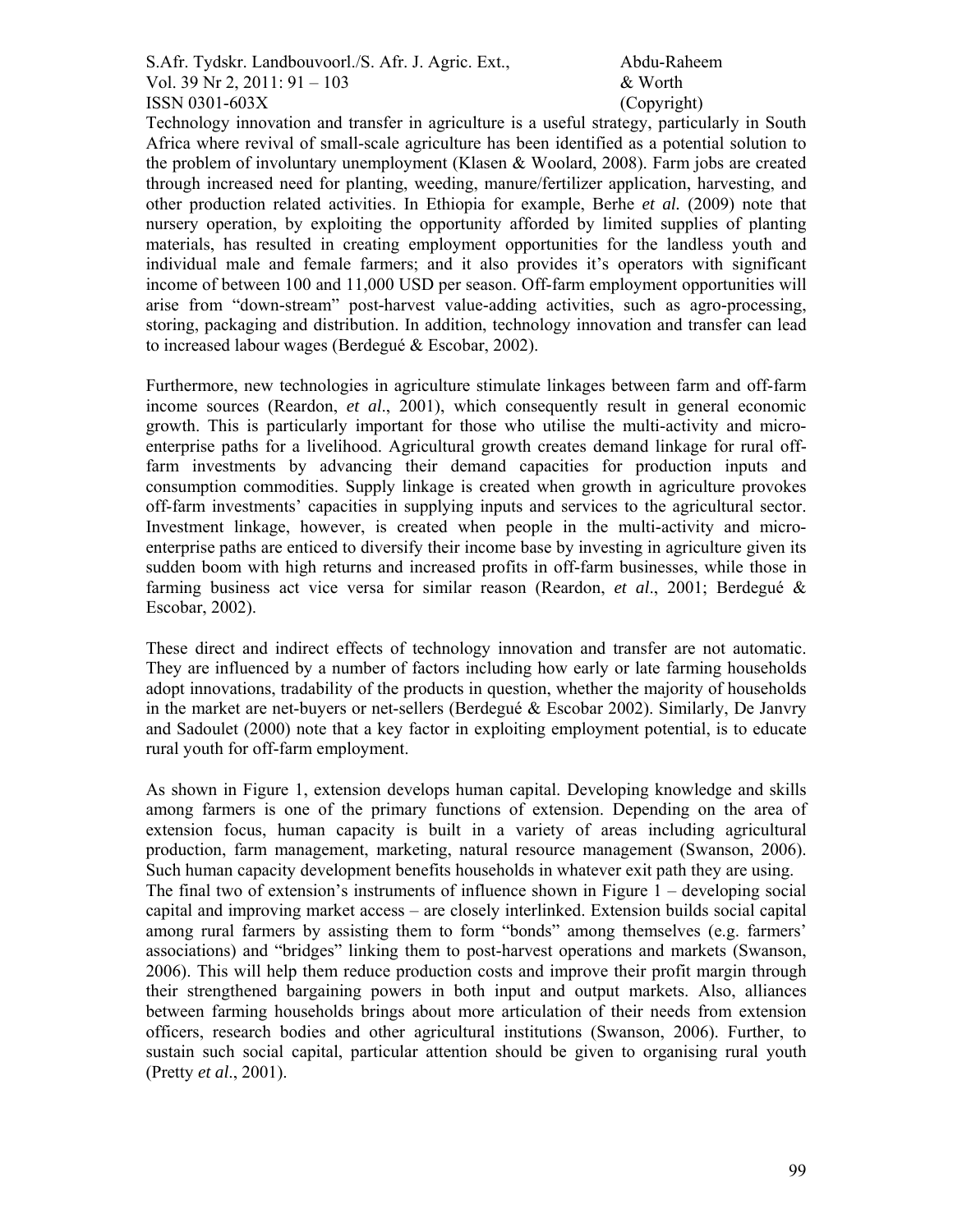This paper has highlighted various means by which agricultural extension can help address food security and poverty at the household level. Its chief instruments of technology innovation and transfer, human capital development, social capital development and increasing market access are effective means of addressing food insecurity and poverty at the household level. The paper demonstrates that, by focusing on enhancing agricultural productivity and profitability (through the agricultural path option), all the other options available to rural households can also be enhanced. Thus, it is vital that agriculture remain an integral part of any government's strategy to address food insecurity and poverty at the household level. Whatever approach or combination of approaches used – technology transfer, advisory, facilitation, or learning – agricultural extension programmes should be reexamined and adjusted so that they are made to contribute to creating and maintaining food security and to alleviating poverty at the household level.

### **REFERENCES**

- ALIBER, M., 2009. Exploring Statistics South Africa's national household surveys as sources of information about food security and subsistence agriculture. Unpublished Report, Centre for Poverty Employment and Growth, Pretoria, South Africa: Human Sciences Research Council.
- ALTMAN, M., HART, T. G. B. & JACOBS, P. T., 2009. Household food security status in South Africa. Agrekon, 48(4):345-361.
- BARRETT, C. B., 2010. Measuring Food Insecurity. Science **327**, 825-828. [Online] Available at: http://www.sciencemag.org/content/327/5967/825.full.pdf.
- BERDEGUÉ, J. A. & ESCOBAR, G., 2002. Rural diversity, agricultural innovation policies and poverty reduction. Agricultural Research and Extension Network Paper Number 122, AgREN, ODI. http://www.odi.org.uk/agren/papers/agrenpaper\_122.pdf.
- BERHE, K., DESSALEGN, Y., BAREDO, Y., TEKA, W., HOEKSTRA, D., TEGEGNE, A., 2009. Smallholder-based fruit seedling supply system for sustainable fruit production in Ethiopia: lessons from the IPMS experience. IN: Practical Action Conference, Nairobi, Kenya, September 21-25, 2009. Nairobi (Kenya): Practical Action East Africa.
- BONTI-ANKOMAH, S., 2001. Addressing Food Insecurity in South Africa. The National Institute for Economic Policy. Paper presented at the Southern African Regional Poverty Network Conference on Land Reform and Poverty Alleviation in Southern Africa, Pretoria. [Online] Available at: www.sarpn.org.za/eventpaper/ Land/20010605Bonti.pdf .
- BLUM, M. L., 2007. Trends and Challenges in Agricultural Extension Policies and Strategies for Reform. Paper presented at "Building Partnerships for Technology Generation, Assessment and Sharing in Agriculture among West Balkan Countries, Workshop, Skopje 27-29 June 2007. www.fao.org/nr/res/wshops/docs/Presentation2.Pdf. [Accessed May 2011]
- COUR, J. M., CLUB, S. & SNRECH, S., 1998. Preparing for the future: a vision of West Africa in the year 2020: West Africa long-term perspective study, Club du Sahel, OECD, Paris.
- DE JANVRY, A. & SADOULET, E., 2000. Rural poverty determinants in Latin America: Determinants and exit paths. Food Policy 25:389-409.
- DE JANVRY, A. & SADOULET, E., 2001. Investing in rural development is good business. In: R. ECHEVERRA (Ed.) Development of Rural Economies in Latin America and the Caribbean; Inter-American development Bank (Chapter 1, pp. 1-36). New York, Washington, DC.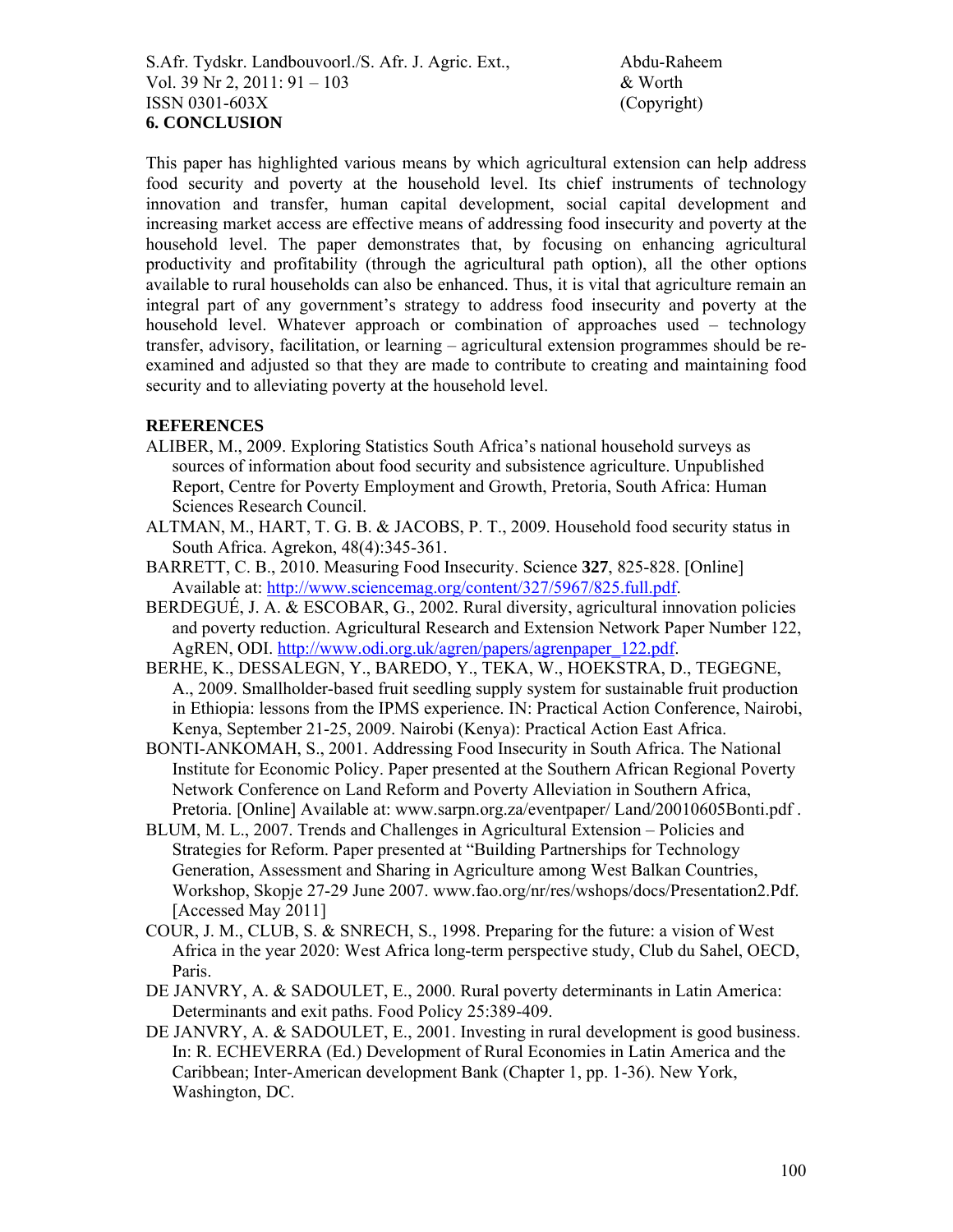- S.Afr. Tydskr. Landbouvoorl./S. Afr. J. Agric. Ext., Abdu-Raheem
- Vol. 39 Nr 2, 2011: 91 103  $\&$  Worth

ISSN 0301-603X (Copyright)

- DE JANVRY, A. & SADOULET, E., 2002. World Poverty and the Role of Agricultural Technology: Direct and Indirect Effects. Journal of Development Studies, 38(4): 1-26.
- DELGADO, C. L., 1998. Sources of Growth in Smallholder Agriculture in Sub-Saharan Africa: The Role of Vertical Integration of Smallholders with Processors and Marketers of High Value-added Items. Agrekon, 38, 165–189.
- DIOUF, J., 2002. The Private Sector and the Fight against Hunger.

EICHER, C. K. & STAATZ, J. M., 1984. Agricultural development in the Third World. John Hopkins University Press. Baltimore, London.

- FOOD AND AGRICULTURE ORGANISATION, 1996. Rome Declaration on World Food Security and World Food Summit Plan of Action. World Food Summit. Rome, Italy.
- FOOD AND AGRICULTURE ORGANISATION, 2009. The State of Food Insecurity in the World. Economic crises – impacts and lessons learned. Rome.
- FOOD AND AGRICULTURE ORGANISATION, 2010. The State of Food Insecurity in the World. Addressing food insecurity in protracted crises. Rome.
- FARRINGTON, J., CHRISTOPLOS, I., KIDD, A.D. & BECKMAN, M., 2002. Can Extension Contribute to Rural Poverty Reduction? Synthesis of a Six-country Study, ODI, AgREN; paper no. 123. London.
- GROOT, A. & ROLING, N., 1998. Participatory Action Research for Improving Knowledge Systems' Performances in Africa. In: Dolberg, FH & Peterson, P, (eds), 1998. Alternatives to the training and visit system. Proceedings of a workshop. Copenhagen, DSR Forlag, ISBN 87 7432 512 4.
- HAGGBLADE, S., HAZELL, P.B., & REARDON, T., 2002. Strategies for stimulating poverty-alleviating growth in the rural nonfarm economy in developing countries. Bulletin of Economic Research, 42(1), 55-62. [IFPRI EPTD discussion paper 92]. Available online at: http:// econpapers.hhs.se/paper/fpr/eptddp/92.htm.
- HEADY, D. & FAN, S., 2008. Anatomy of a crisis: the causes and consequences of surging food prices. Agric Econ. 2008; 39 Suppl: 375–91.
- HODDINOTT, J., 2001. Choosing outcome indicators of household food security. IFPRI, Washington DC.
- HYDER, A. A., MAMAN, S., NYONI, J. E., KHASIANI, S. A., TEOH, N., PREMJI, Z. & SOHANI, S., 2005. The pervasive triad of food security, gender inequity and women's health: exploratory research from sub-Saharan Africa. African Health Sciences, 5(4)**:** 328-334.
- ISLAM, N (Ed)., 1995. Population and food in the early twenty-first century: meeting future food demands of an increasing population. Intl Food Policy Research Inst. Washington, DC.
- JOHNSTON, B. F. & KILBY, P., 1975. Agriculture and Structural Transformation: Economic Strategies in Late-Developing Countries. Oxford University Press, NY.
- JONES, G. & GARFORTH, C., 1997. The history, development, and future of agricultural extension. In: SWANSON, B., BENTZ, R. & SOFRANCO, A. (eds), Improving Agricultural Extension: A Reference Manual. FAO. Rome.
- KLASEN, S. &WOOLARD, I. 2008. Surviving Unemployment Without State Support: Unemployment and Household Formation in South Africa. J. Afri. Econ., 18(1): 1–51.
- LELE, U. & AGARWAL, M., 1989. Smallholder and Large-scale Agriculture in Africa: Are There Tradeoffs Between Growth and Equity? MADIA Discussion Paper 6. Washington, DC: World Bank.
- LÓPEZ, R. & VALDÉS, A., 2000. Rural Poverty in Latin America: Analytics, new empirical evidence, and policy. London: Macmillan Press.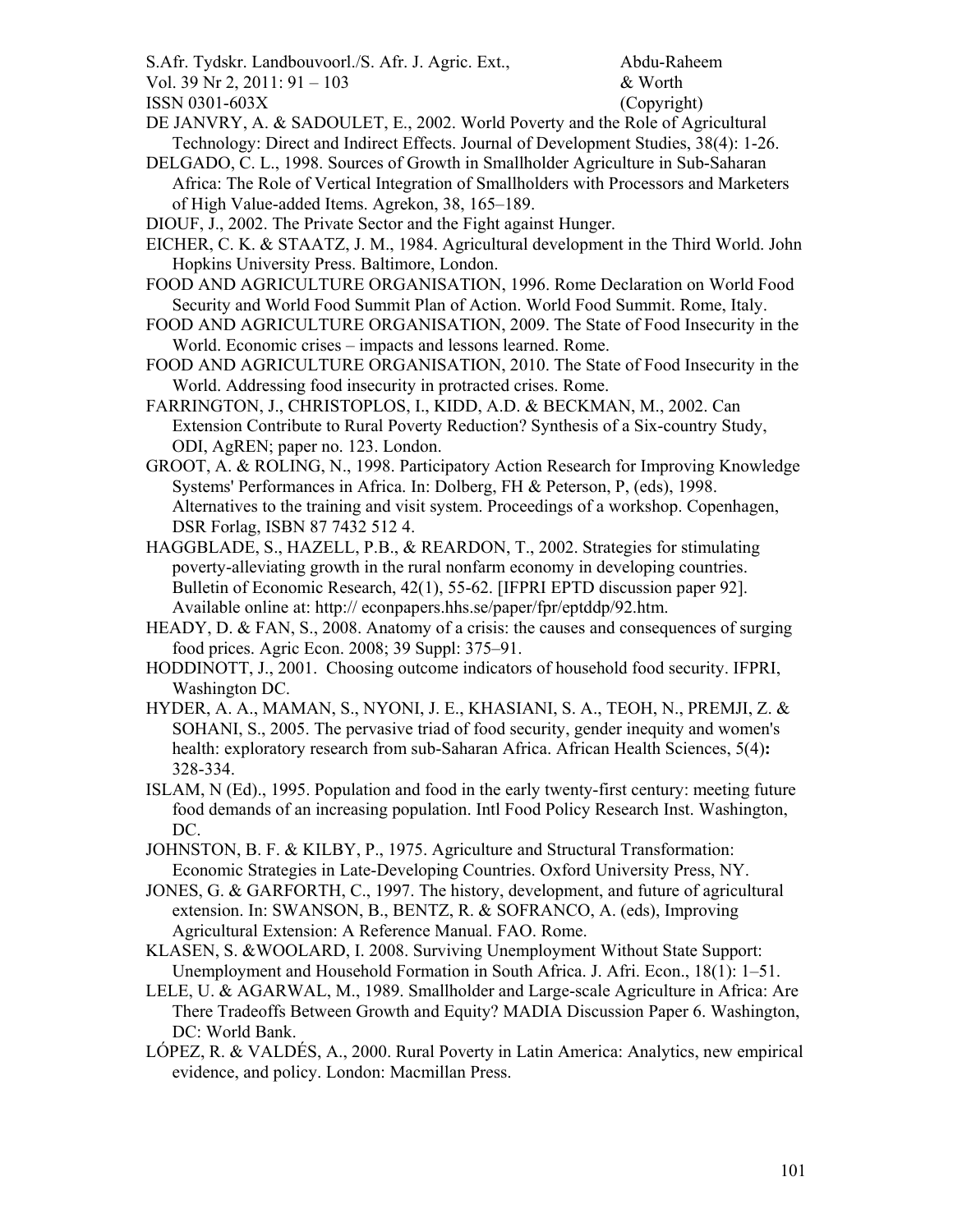S.Afr. Tydskr. Landbouvoorl./S. Afr. J. Agric. Ext., Abdu-Raheem

Vol. 39 Nr 2, 2011:  $91 - 103$  & Worth

ISSN 0301-603X (Copyright)

LÓPEZ, R., 2002. Agricultural Growth and Poverty Reduction: Socio-economic Analysis and Policy Implications of the Roles of Agriculture in Developing Countries. Roles of Agriculture Project, Food and Agriculture Organization, Rome, Italy.

MACHETHE, C. L., 2004. Agriculture and poverty in South Africa: Can agriculture reduce poverty? Paper presented at the conference, Overcoming Underdevelopment, October 28– 29, 2004, Pretoria, South Africa.

- MACHETHE, C. L., MOLLEL, N. M., AYISI, K., MASHATOLA, M. B., ANIM, F. D. K. & VANASCHE, M., 2004. Smallholder irrigation and agricultural development in the Olifants River Basin of Limpopo Province: Management transfer, productivity, profitability and food security issues. Report to the Water Research Commission on the project "Sustainable Local Management of Smallholder Irrigation in the Olifants River Basin of the Limpopo Province". Pretoria: Water Research Commission.
- O'HARE, G. & RIVAS, S., 2007. Changing poverty situation in Bolivia: the role of ruralurban migration and urban services. GeoJournal 68: 307-326.
- ORR, A. & ORR, S., 2002. Agriculture and Micro Enterprise in Malawi's Rural South. ODI, AgREN, Network Paper No. 119. London.
- PAARLBERG, R. L., 2002. Governance and food security in an age of globalization, IFPRI, Discussion Paper 36. Washington, D. C.
- PRETTY, J. N. & HINE, R., 2001. Reducing Food Poverty with Sustainable Agriculture: A Summary of New Evidence. Final Report from the SAFE-World Research Project, Feb 2001. Colchester: University of Essex.
- REARDON, T., BERDEGUÉ, J. A. & ESCOBAR, G., 2001. Rural non-farm incomes and employment in Latin America: Patterns, determinants and policy implications. World Development, 29(3): 395-409.
- RIVERA, W. M., 2004. Communication for Rural Development: Challenge to Diffuse Development Information on Non-agricultural Rural Needs**.** Revision of paper prepared for the 9th United Nations Roundtable on Communication for Development, 6 – 9 September, 2004. FAO: Rome, Italy.
- ROSE, D. & CHARLTON, K. E., 2002. Prevalence of household food poverty in South Africa: results from a large, nationally representative survey. Public Health Nutr, 5(3)**,** 383-389.
- SMITH, L. C., EL OBEID, A. E. & JENSEN, H. H., 2000. The geography and causes of food insecurity in developing countries. Agricultural Economics, 22(2)**,** 199-215.
- SWANSON, B. E. 2006. The changing role of agricultural extension in a global economy, JIAEE, 11(3), 5–17.
- SWANSON, B. E., 2009. Changing Extension Paradigms within a Rapidly Changing Global Economy. In: Paffarini, C. and F.M. Santucci (Eds), Proceedings of the 19th European Seminar on Extension Education: Theory and Practice of Advisory Work in a time of Turbulences, pp. 113-17.

UN-HABITAT, 2003. The challenge of the slums. Global reports on human settlements, 2003. United Nations Human Settlements Programme, Geneva. UNICEF, 2001. Infant and under-five mortality. UNICEF Report. [Online]. Available at: www.Unicef.org/specialsession/about/sgreportpdf/01-infantAndUnder-FiveMortality-D\$%41Insert-English.pdf.

- VAN DER BERG, S., 2006. Public spending and the poor since the transition to democracy. In: Bhorat and Kanbur (eds), Poverty and Policy in Post-Apartheid South Africa. Human Sciences Research Council Press, Pretoria, pp. 201-231.
- WOOLARD, I. & LEIBRANDT, M., 2002. Income mobility and household dynamics in South Africa: the case of African in KwaZulu-Natal, Labour markets and social frontiers, 2, 5-11.